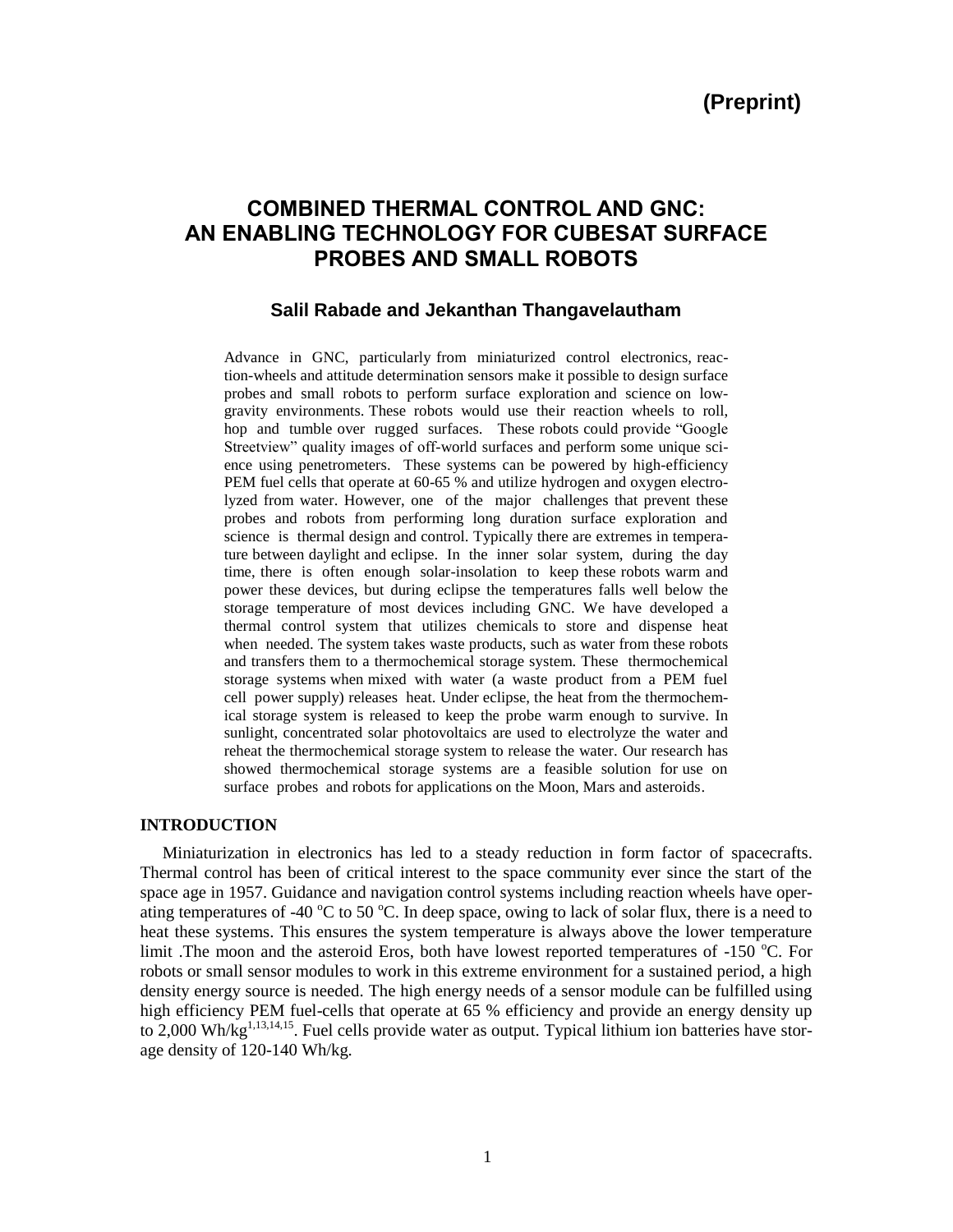A robust thermal control mechanism is needed to ensure the successful completion of any science mission. Space systems operating in the inner solar-system typically rely on solar energy and waste heat from electronics to survive the freezing temperatures. Thermal control systems can be passive or active depending on the energy source. Conventional passive control focuses on varying energy transfer rate from a system. A typical passive system does not generate energy, although it does have the capacity to do so. Active control requires solar energy to provide heat<sup>2</sup>. Hence, a passive thermal heating system is preferable in deep space for its simplicity and potential. The challenge is to make a passive thermal control system that can generate heat and is simple to deploy on a space system.

Thermochemical Energy Storage Systems (TESS) is extensively used on Earth to store solar energy. In this paper, a novel passive heating system is proposed using the TESS principle for space applications. This new system has the potential to be rechargeable and will only require waste cold water from fuel cells to produce heat. A low power sensor module has been developed and experiments carried out to better understand the thermal performance of a thermochemical energy storage system. The performance of the system is then compared to conventional electrical heaters. First, we review related work on sensor networks for space and the associated thermal control problems, followed by presentation of the thermochemical energy storage system concept, experimental results, discussion, conclusion and future work.

## **BACKGROUND**

Wireless sensor modules have been proposed for deployment on the Moon and off-world environments. These sensors will be stationary, operate intermittently and hence consume minimal power. Several sensor modules can form a wireless sensor network. One such example of this concept is Space WIreless sensor networks for Planetary Exploration (SWIPE)<sup>3</sup>. The SWIPE project is identifying scientific experiments and communication technology that can be employed for exploration of the lunar surface. Typical experiments that come to mind include measuring variabilities in temperature, solar insolation, space weather and astronomy.



**Figure 1. Wireless Sensor Module Network.**

Power generation and thermal management remain the biggest challenges faced by planetary sensor network, as temperatures can vary significantly from day and night<sup>4</sup>. A sensor module was designed for off-world application at MIT's Field and Space Robotics Laboratory with the main goal of achieving a robust passive thermal design and exploring the feasibility of fuel cells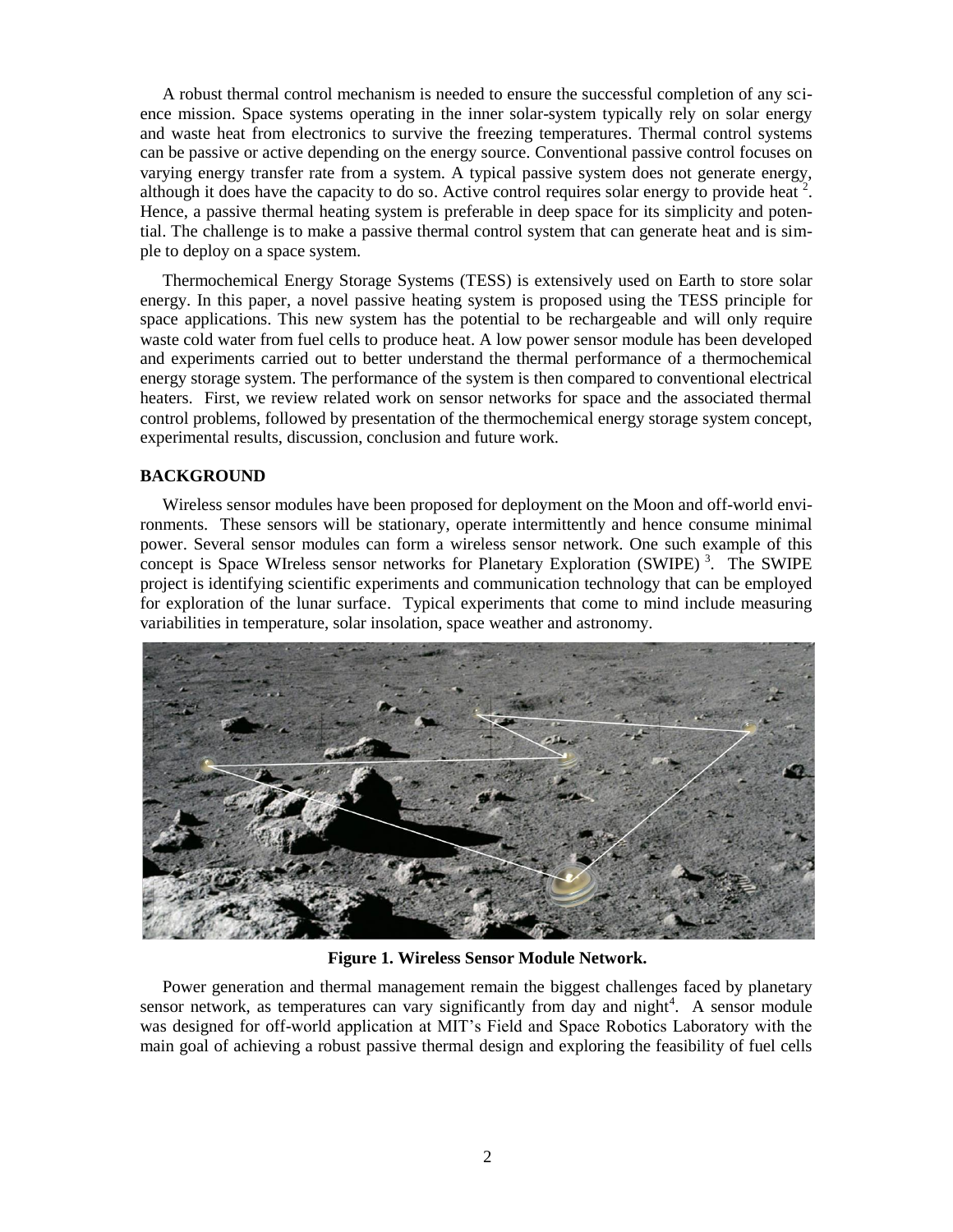as a long duration power supplies. This sensor module tested the feasibility of fuel cells for terrestrial and space applications. The design was based on that of a thermos wherein a vacuum is created between an inner sphere containing the electronics and outer sphere insulated by vacuum. However, a good vacuum was not achieved and hence the experiment did not give the expected temperature profile. The sensor module was tested at  $-24^{\circ}$ C and reached steady state temperature within 4-6 hours.<sup>4</sup>

Thermochemical energy storage has been widely used in terrestrial applications for long term solar-energy storage. The system, open or closed contains a sorbent and a sorbate. Sorbates are liquids or gases like water vapor which upon reacting with sorbents releases heat. Using a combination of different heat exchangers, a cooling effect can be produced. During the summer, the solar irradiance charges the thermochemicals. Charging refers to external heating needed to evaporate sorbate from the sorbent. The discharging reaction takes place in winter wherein the stored solar energy is used to heat water. Discharging refers to release of heat energy when sorbent and sorbate come in contact.

## **Material Selection Criteria<sup>5</sup>**

The selection of sorbents typically depends on number of factors. The crucial parameters are:

- 1. High water uptake
- 2. High specific energy
- 3. Low charging temperature.
- 4. Fast reaction kinetics
- 5. Availability
- 6. Ease of storage
- 7. Safety

Most pure chemicals (sorbents) have poor mass transfer characteristics and are poor conductors of heat. Pure chemicals can be prepared with composite materials to increase the effective thermal conductivity of the material and improve chemical reaction kinetics. They can overcome pressure drops across the salt bed and hence reduce energy required for regeneration purposes. Zeolites are class of compounds made of silicon and aluminum. The change in the ratio of silicon to aluminum alters the hydrophilic characteristics of the Zeolites. <sup>6</sup> This will increase the energy output as well as increase regeneration energy.



**Figure 2. Working of a Closed System.**

The user of thermochemicals for temperature control has attracted interest from the space community. A High-Capacity Spacesuit Evaporator Absorber Radiator (SEAR) for human space exploration has been proposed. The system was designed to provide a cooling effect, keeping the internal suit temperature at 20 $^{\circ}$ C by rejecting heat with only radiation at 50 $^{\circ}$ C<sup>7</sup>. The system con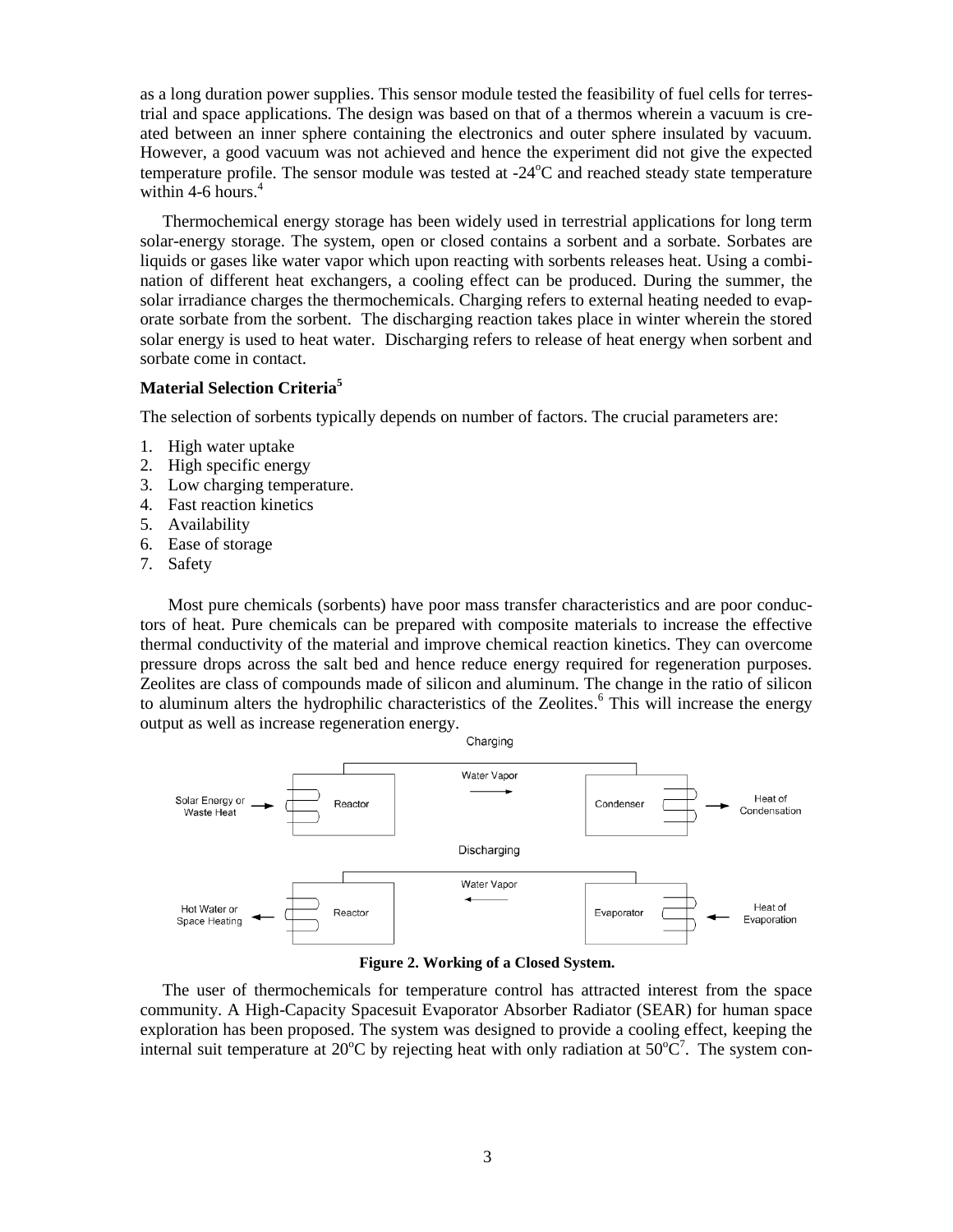sists of a lithium chloride heat rejection system coupled with a water membrane evaporator for heat gain. The system in essence is a portable vapor absorption system with heat input coming from solar energy.

# **SYSTEM DESIGN**

The proposed system design for a sensor network module consists of two concentric spheres with the inner sphere housing the microprocessor, sensor electronics, radio and power supply<sup>4</sup>. This design was chosen as it minimizes heat loss. The inner sphere is divided into three parts. The top part contains all the electronics and the middle part contains the power source. The lower part is empty and is designed to keep reactants for the fuel cell. The inner sphere radius is 3.5 cm and the outer sphere radius is 5.5 cm.



**Figure 4. Mission Concept Inner Sphere Design.**

This initial study is being conducted using batteries instead of fuel cells. The inner sphere is wrapped with a sheet of Aerogel insulation. This reduces the heat loss. The thermochemical is placed in a container surrounding the internal sphere.



**Figure 5. System Layout.**

The microprocessor and all other electronic components, including the radio take up a 2 cm  $\times$  $2 \text{ cm} \times 2 \text{ cm}$  volume. Two temperature sensors, TMP 36 and BMA 250 are used to measure temperature.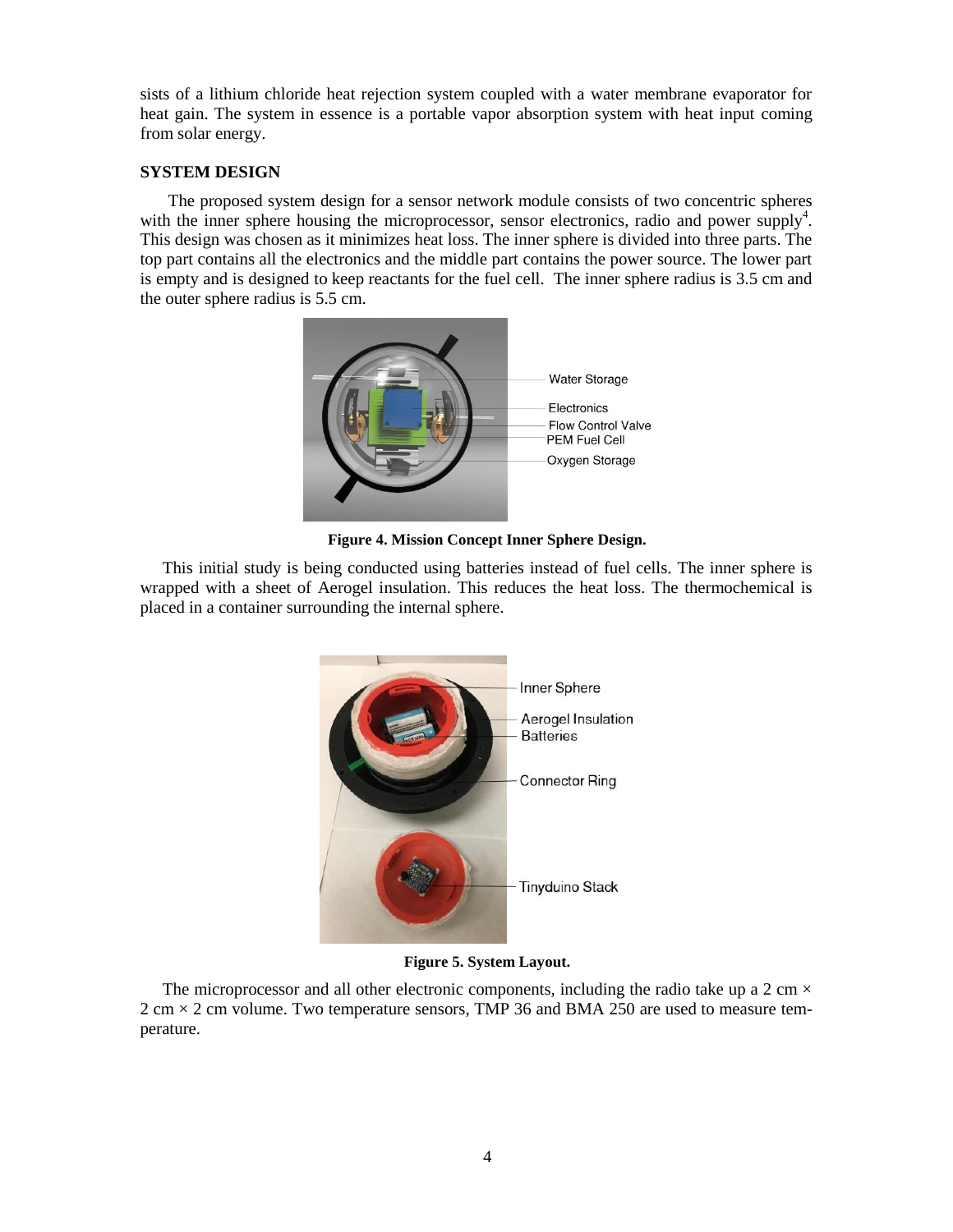#### **Conventional Thermal System and Thermochemical Energy Storage System.**

In a conventional thermal control system, the heating effect is provided by kapton heaters. Kapton heaters are used to heat critical subsystems rather than providing heating to the entire spacecraft. The block diagram for the conventional system is shown in Figure 6. A conventional thermal control system attempts to thermally isolate the internal systems from the external environment. This is most beneficial when the external temperatures plummet.



**Figure 6. Conventional Thermal Control System.**

TESS shown in Figure 7 captures external heat from the environment during daylight and releases it during the nighttime, when the external temperatures plummet. The feasibility of a passive thermal control system depends on controlling the reaction rate. This mechanism will hence control the rate of heat production. The system will have a flow control valve and a micro pump. Similar to the conventional system, a processor will check the temperature sensor data. In this system, temperature sensors will actuate the flow control valve. The water vapor flow onto the dehydrated salt bed and will give the necessary heating effect. Once the set point temperature is reached, the processor will stop the flow control valve.



**Figure 7. Proposed Thermochemical Energy Storage System.**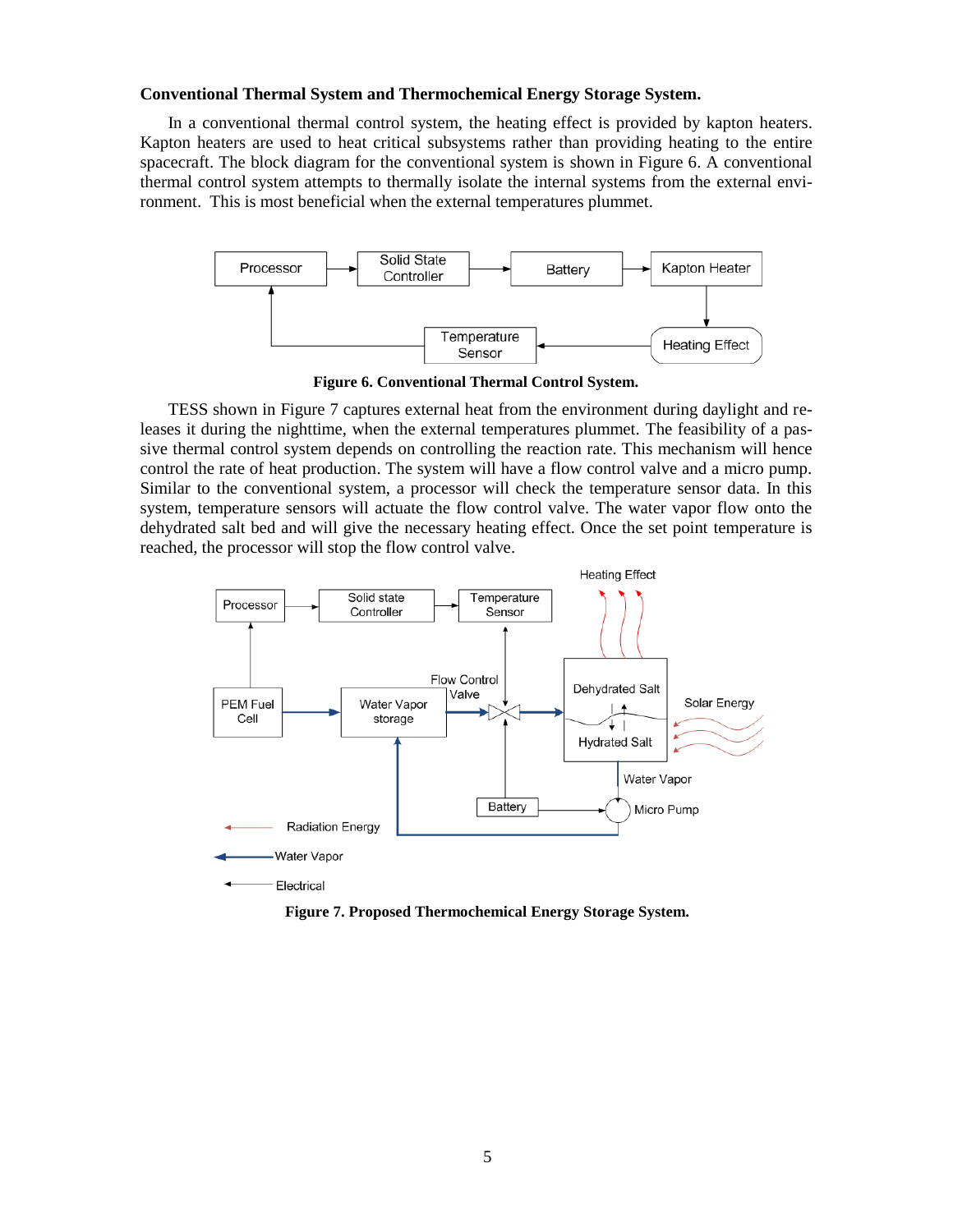## **System Budgets**

The mass budget for our experimental system is shown below. The system power budget shown in Table 2 lists the power generated by each component within the system. All components reject heat to the environment due to operational inefficiencies. In the sensor module, all the electronics are low power devices. The lithium ion battery has a discharge efficiency of 85 % at room temperature. The low power electronics also have inefficiencies associated with them. A 10 % heat loss is assumed for all electronics. The SD card module consumes 0.35 W only when it records the data. Since data is being recorded at every 10 seconds, this value is assumed to be constant over the entire experiment.

| Subsystem      | Component              | Mass(g)        | Deviation | Max Mass $(g)$ |  |
|----------------|------------------------|----------------|-----------|----------------|--|
| Structure      | Outer sphere           | 178            | 1.2       | 210            |  |
|                | Inner Sphere           | 102            | 1.2       | 120            |  |
|                | Connector ring         | 5              | 1.1       | 6              |  |
|                | <b>Battery Holders</b> | 19             | 1.1       | 200            |  |
|                | TCM container          | 21             | 1.1       | 23             |  |
| Command & data | Microprocessor         | $\overline{4}$ | 1.1       | 5              |  |
| Handling       | SD card module         | $\overline{4}$ | 1.1       | 5              |  |
| Communication  | <b>UHF Radio</b>       | $\overline{7}$ | 1.1       | 8              |  |
| <b>Sensors</b> | <b>BMA 250</b>         | $\overline{4}$ | 1.1       | $\overline{4}$ |  |
|                | <b>TMP 36</b>          | $\overline{2}$ | 1.1       | $\overline{2}$ |  |
| Power          | <b>Battery</b>         | 25             | 1.3       | 33             |  |
| Thermal        | Insulation             | 3              | 1.1       | 3              |  |
|                | TCM salt               | 25             | 1.2       | 30             |  |
| Total          |                        |                |           | 470            |  |

#### **Table 1. Mass Budget.**

**Table 2. Power Budget.**

| Component              | Current(mA) | Voltage(V) | Power Consumed<br>(mW) | <b>Heat Lost</b><br>(mW) |
|------------------------|-------------|------------|------------------------|--------------------------|
| Processor              | 1.2         | 3.5        | 4.2                    | 0.42                     |
| SD Card                | 100         | 3.5        | 350                    | 35                       |
| Sensor board           | 0.14        | 3.5        | 0.49                   | $\Omega$                 |
| <b>TMP 36</b>          | 0.05        | 3.5        | 0.175                  | $\Omega$                 |
| <b>Battery</b>         |             |            | 355                    | 53                       |
| <b>Total Heat Lost</b> |             |            |                        | 90                       |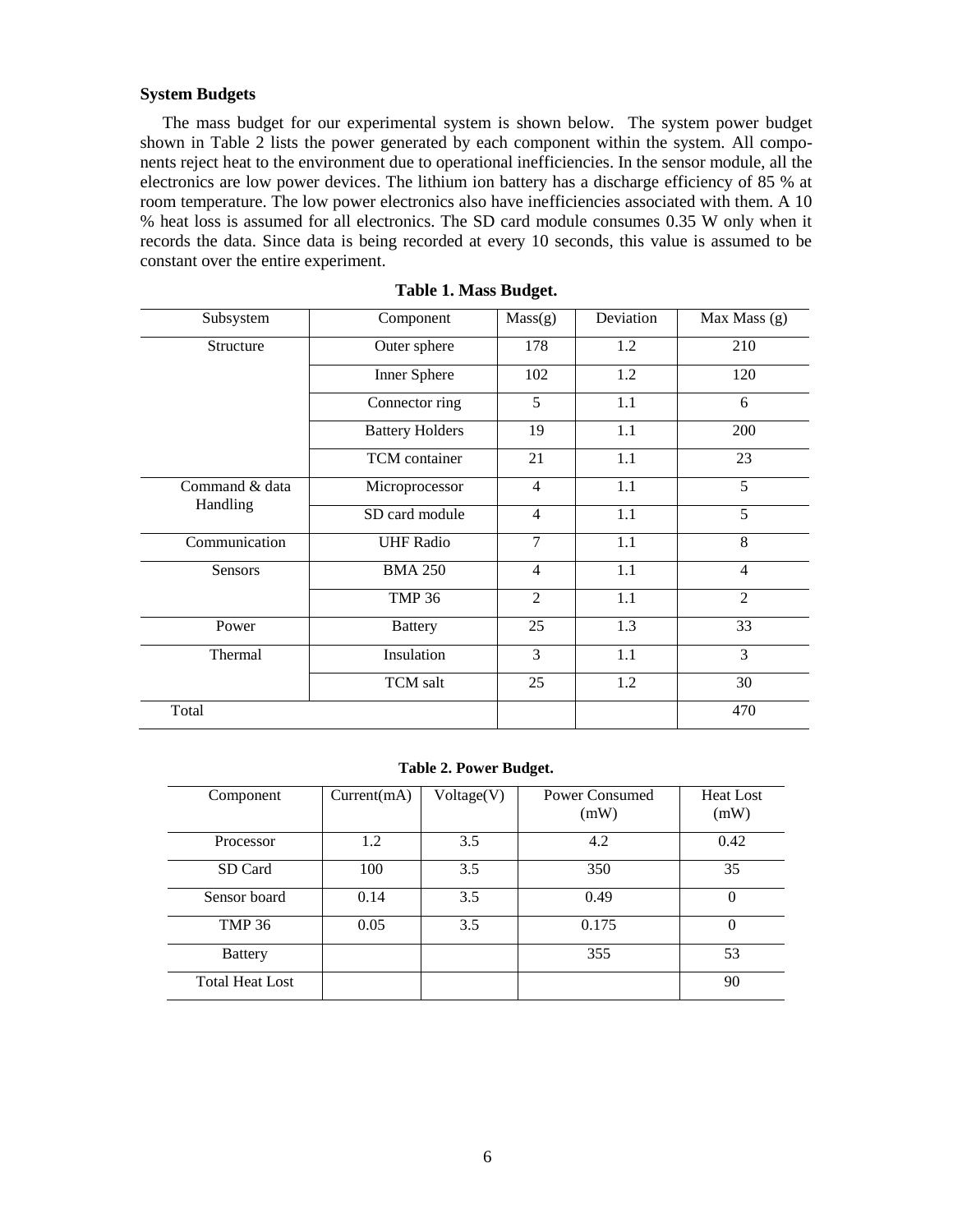## **Thermal Model**

Here we develop a thermal model of our experimental system and compare a spherical system versus a cube. The advantage of the steady-state model is that it is independent of mass and specific heat. The thermal design of the system without thermochemical storage system is shown. For a sphere, a 1D lumped capacitance model is created<sup>9</sup>. The model is based on a generic terrestrial version where convection exists. For our experiments, we ignore convection as it will have limited effect in our target environments. The solution at each node represents the temperature there and can be found in reference $10$ .



**Figure 8.Thermal Resistance Model.**

Based on the results of this analysis, a sphere in a sphere configuration was chosen over a cube in a cube configuration (Figure 10). A sphere has a higher volume to surface area ratio, thus reducing heat loss. The cube will have greater surface area.



**Figure 9. Position of Nodes.**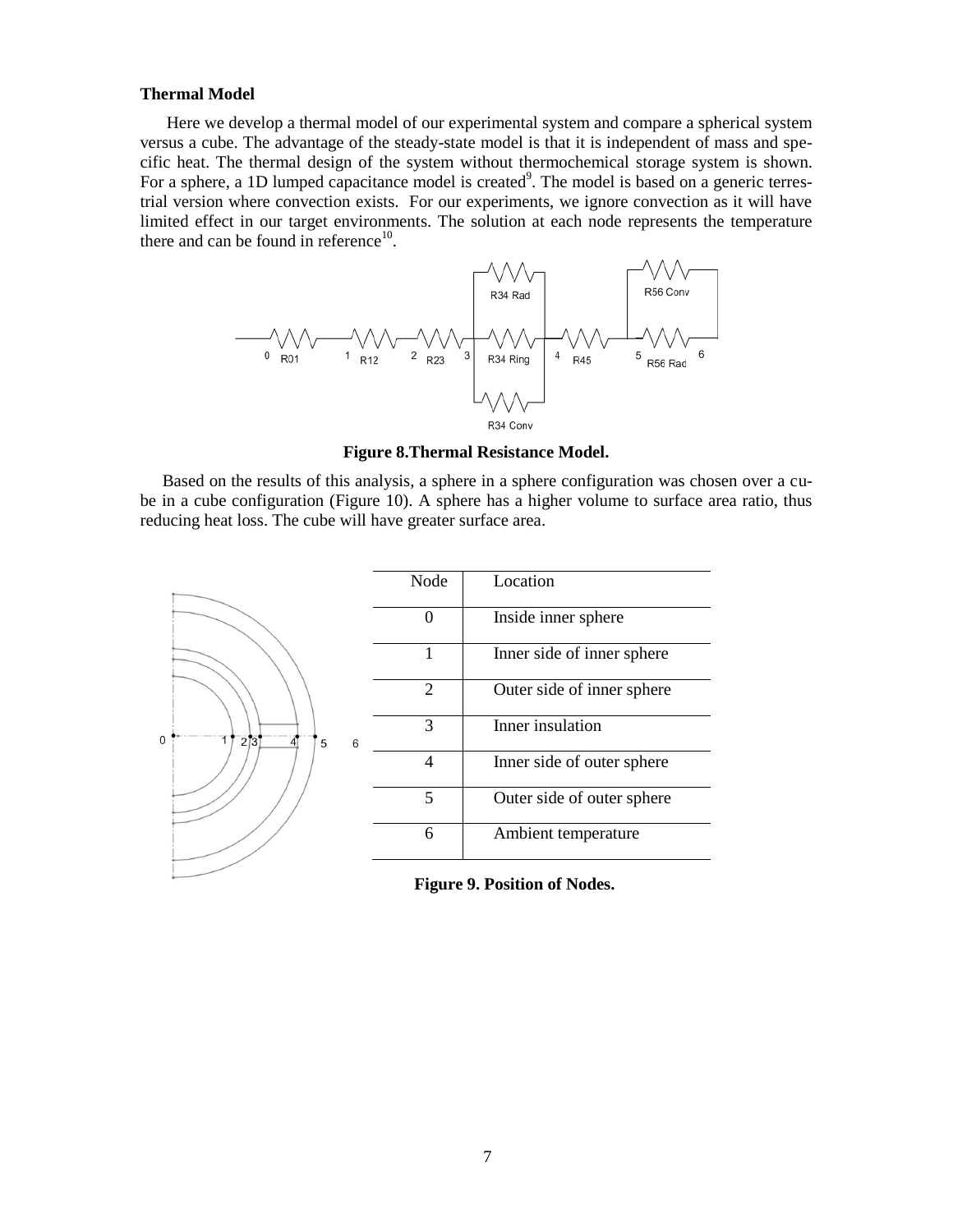

**Figure 10. Comparison of Sphere and Cube.**

#### **SORBATE SELECTION**

Having compared and identified the best geometry, the next task involves selecting right sorbate. The heat released by sorbate is a system property rather than a material property.<sup>11</sup> The maximum heat theoretically released can be known if the heat of reaction is known. The energy storage density at STP can calculated using, <sup>12</sup>

$$
\Delta H_r = \Delta H_{fh} - \left(x\Delta H_W + \Delta H_{fd}\right) \tag{1}
$$

$$
\Delta H_r = \sum H_{f_{products}} - \sum H_{freatestants}
$$
 (2)

| Dehydrat-<br>ed Salt | $\Delta H_{fd}$ | Molar<br>mass(g/mol) | <b>Hydrated Salt</b>                 | $\Delta H_{\text{fh}}$ | $\Delta H_r$ | Energy<br>Storage<br>(Wh/kg) |
|----------------------|-----------------|----------------------|--------------------------------------|------------------------|--------------|------------------------------|
| LiC <sub>1</sub>     | $-408$          | 42.4                 | LiCl.H <sub>2</sub> 0                | $-712$                 | $-56$        | 370                          |
| LiCl                 | $-408$          | 42.4                 | LiCl.2H <sub>2</sub> 0               | $-1013.7$              | $-109.7$     | 720                          |
| LiCl                 | $-408$          | 42.4                 | LiCl.3H <sub>2</sub> 0               | $-1311$                | $-159$       | 1050                         |
| LiCl                 | $-408$          | 42.4                 | LiCl.5H <sub>2</sub> 0               | $-1889.11$             | $-241.11$    | 1600                         |
| MgSO <sub>4</sub>    | $-1278$         | 120.36               | MgS0 <sub>4</sub> .7H <sub>2</sub> 0 | $-3388$                | $-374$       | 870.0                        |
| MgCl <sub>2</sub>    | $-641$          | 95.21                | MgCl <sub>2</sub> .6H <sub>2</sub> 0 | $-2499$                | $-370$       | 1100                         |
| SrBr <sub>2</sub>    | $-717$          | 247.4                | SrBr <sub>2</sub> .6H <sub>2</sub> O | $-2531$                | $-326$       | 370                          |
| CaCl <sub>2</sub>    | $-795$          | 110.98               | CaCl <sub>2</sub> .6H <sub>2</sub> O | $-2607$                | $-363.2$     | 900                          |

**Table 3. Energy Storage Capacity.**

Some of the commercially available sorbents were considered. As lithium chloride has a high theoretical energy density and also has space heritage, it was chosen for our experiments. Lithium chloride forms multiple hydrates. The penta hydrate have the highest energy storage and is stable at very low temperatures of approximately -80  $^{\circ}$ C <sup>12</sup>. Experiments were conducted at -32 $^{\circ}$ C.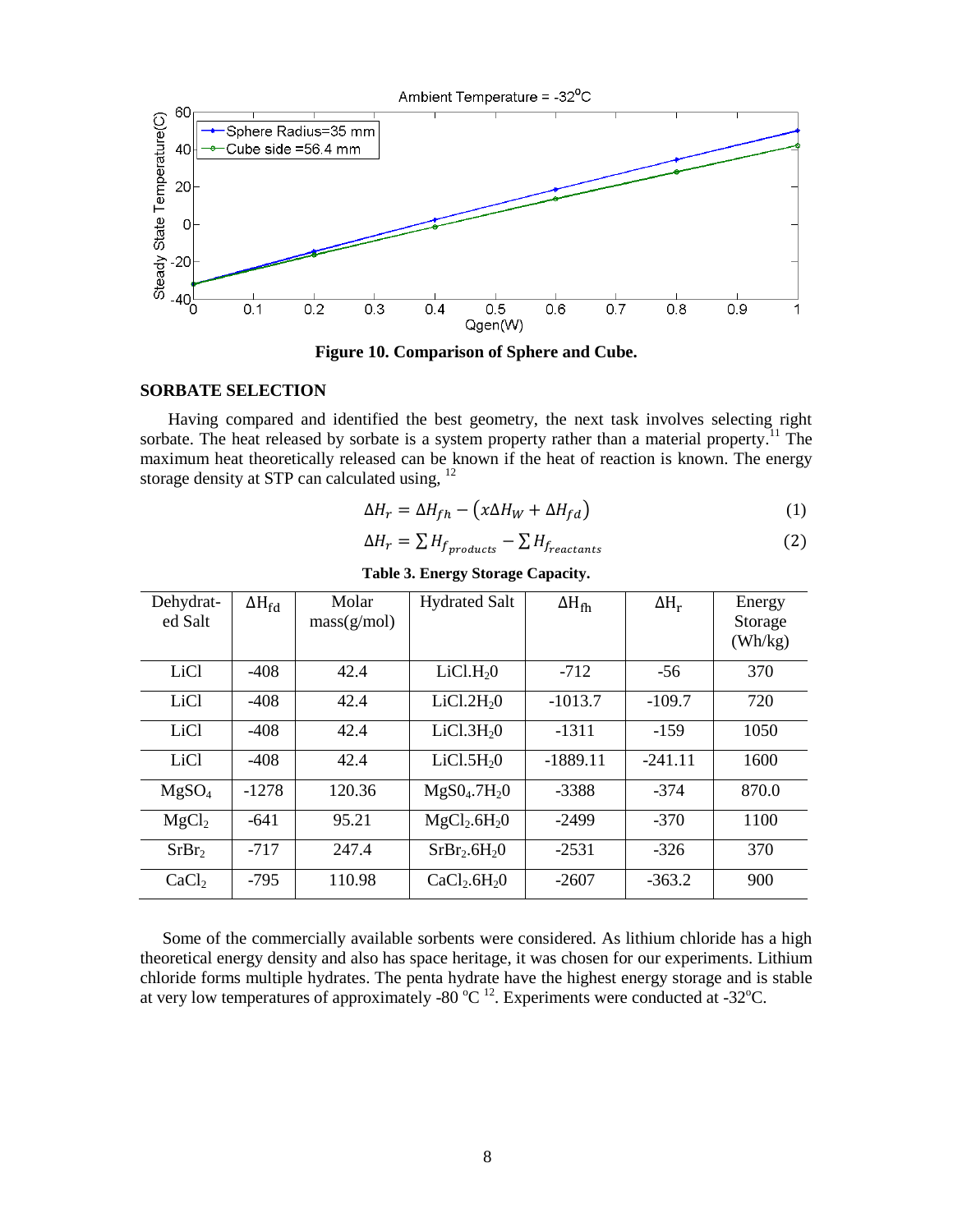## **EXPERIMENTS**

Figure 11 shows the experimental setup. The experimental results are plotted below in Figure 12 and 13. The heater is programmed to maintain the temperature at  $-20^{\circ}$ C. The graph shows that at -20 $^{\circ}$ C, the heater initially maintains the temperature at -20 $^{\circ}$ C before it drops down to the ambient.



**Figure 11. Experimental Setup for Sensor Module.**



**Figure 12 .Comparison of experimental temperature profiles at -32<sup>o</sup>C for sensor BMA250.**

Temperature Profile for sensor TMP 36



**Figure 13 .Comparison of experimental temperature profiles at -32<sup>o</sup>C for sensor TMP 36.**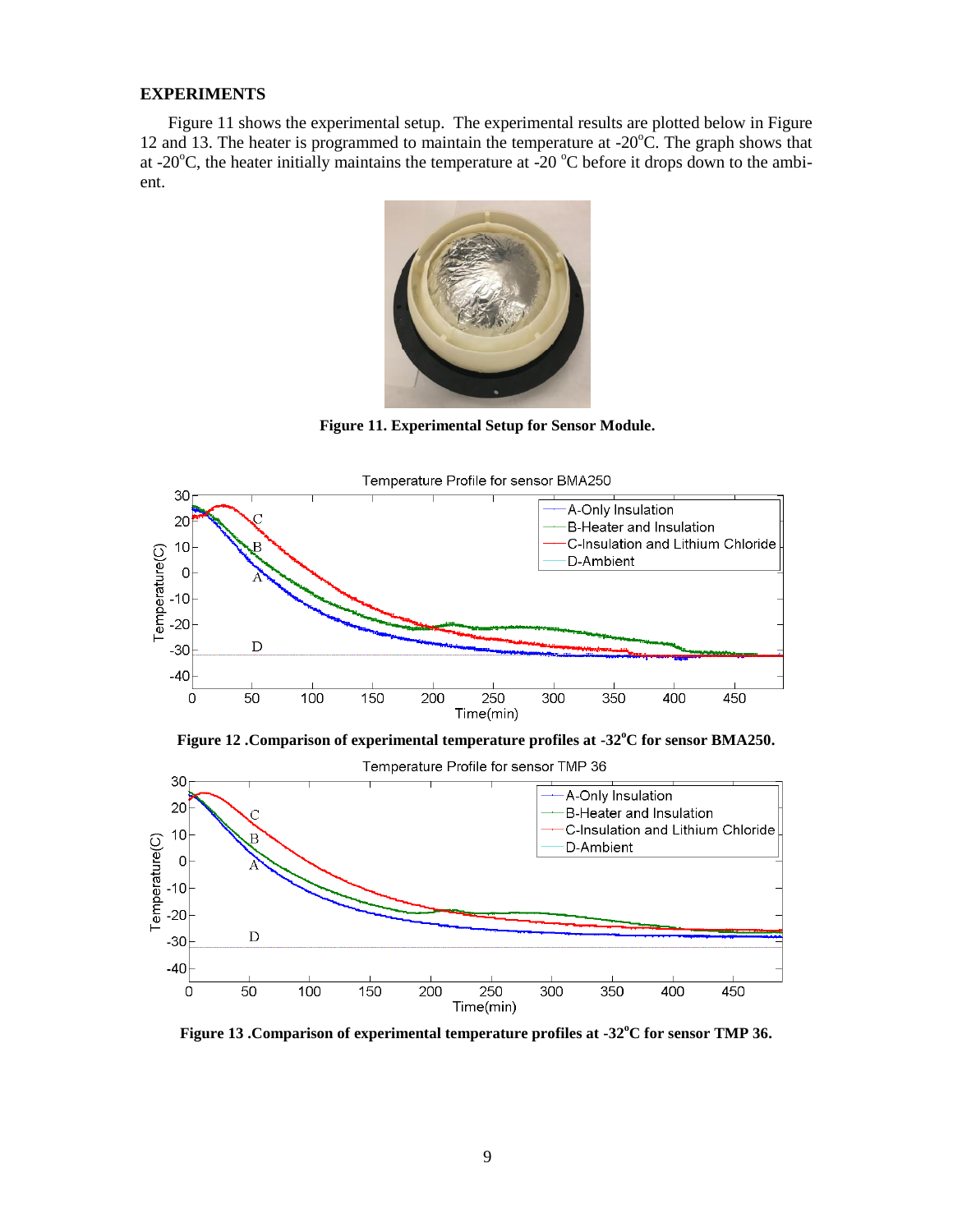| Ambient Temperature=241K (-32°C) |           |       |       |       |       |       |  |  |
|----------------------------------|-----------|-------|-------|-------|-------|-------|--|--|
|                                  | $A - TMP$ | A-BMA | B-TMP | B-BMA | C-TMP | C-BMA |  |  |
|                                  | 36        |       | 36    |       | 36    |       |  |  |
| Steady State $Temp(C)$           | $-28$     | $-32$ | $-26$ | $-32$ | $-26$ | $-32$ |  |  |
|                                  |           |       |       |       |       |       |  |  |
| Time(min)                        | 383       | 315   | 448   | 450   | 412   | 419   |  |  |
|                                  |           |       |       |       |       |       |  |  |

**Table 4. Experimental Results.**

## **Repeatability Experiments**

The experiment was repeated four times with similar results recorded (Figure 14, 15). The BMA 250 records  $-33^{\circ}$ C in one of the experiments. This is can be attributed to the inaccuracy of the sensor and deviation in the refrigerator temperature.



**Figure 14 . Repeatability experiments at -32<sup>o</sup>C. Profiles for BMA 250 sensor.**



**Figure 15. Repeatability experiments at -32<sup>o</sup>C . Profiles for TMP 36 sensor.**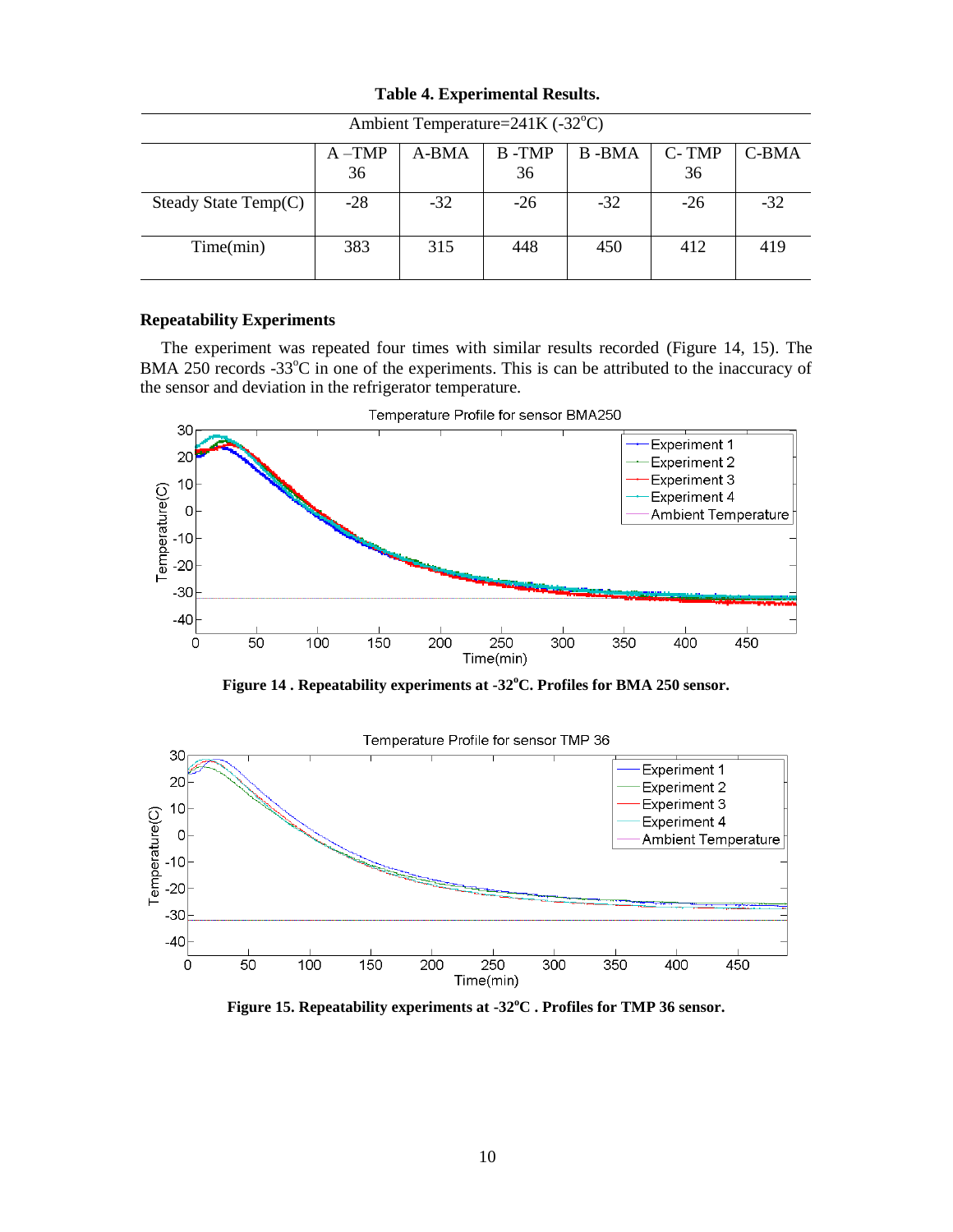| Ambient Temperature= $241K (-32^0C)$ |                           |                                |                                |                    |                    |                    |                    |                    |
|--------------------------------------|---------------------------|--------------------------------|--------------------------------|--------------------|--------------------|--------------------|--------------------|--------------------|
| Experiment<br>run                    |                           |                                |                                |                    | 3                  |                    | $\overline{4}$     |                    |
|                                      | <b>LiCl</b><br><b>TMP</b> | LiC <sub>1</sub><br><b>BMA</b> | LiC <sub>1</sub><br><b>TMP</b> | LiCl<br><b>BMA</b> | LiCl<br><b>TMP</b> | LiCl<br><b>BMA</b> | LiC1<br><b>TMP</b> | LiCl<br><b>BMA</b> |
| <b>Steady State</b><br>Temp(C)       | $-26$                     | $-32$                          | $-26$                          | $-32$              | $-28$              | $-33$              | $-27$              | $-32$              |
| Time(min)                            | 412                       | 419                            | 422                            | 411                | 414                | 411                | 408                | 411                |

**Table 5. Repeatability Experiment Results.**

The results show that the proposed thermochemical energy storage system is an improvement over insulation alone and is even better than electrical heating. The problem with electrical heating is that it consumes valuable energy that would otherwise be used to power the sensor electronics. However, results show that the sensor cannot keep the sensor networks above storage temperatures of -20  $^{\circ}$ C beyond 3 hours. The system as is maybe applicable on asteroid and small bodies with short rotational periods of 3 hours or less.

#### **DISCUSSION**

A thermochemical storage system has been proposed to solve the heating challenges faced by sensor modules in cold temperatures. Using 25 grams of lithium chloride and 25 grams of water, the system may be held at storage temperatures for about 3 hours. For the system to survive for longer duration requires more thermochemicals. The thermochemical approach show a clear advantage over insulation alone and even electrical heating which consumes valuable energy. The experiments showed good repeatability with deviation in results of 4%. This deviation is due primarily to inaccuracy of the sensor, inaccuracy of the refrigerator and human error.

There is no direct comparison between the performance of the heater and the TESS. Area under the curve represents only an estimate of the change in energy of the system. The area under the curve for the heater was less than the TESS for both experiments. For TESS the value is 2777 C.min and for heater, the value is 1901C.min. It shows that LiCl released more energy than the kapton heaters.

It should be noted that this increase was achieved using freezing water and not vapor. In case of water, there is a greater chance of a crystalline layer being formed on the surface of the salt bed. It is plausible that this phenomenon reduced further diffusion of water, thus reducing the magnitude of the heat released. With water vapor, there should be better diffusion of water molecules through the bed. With proper design it should be possible to improve the performance of the system further.

The main advantage of the proposed system is the potential of developing a rechargeable system. This system would ideally need only the waste water from a fuel cell as input to provide heat. Although this hasn't been demonstrated yet, these preliminary experiments offer a promising pathway towards our next set of experiments.

# **CONCLUSIONS**

We have developed a thermal control system that utilizes chemicals to store and dispense heat when needed. The system takes waste products, such as water from a sensor module